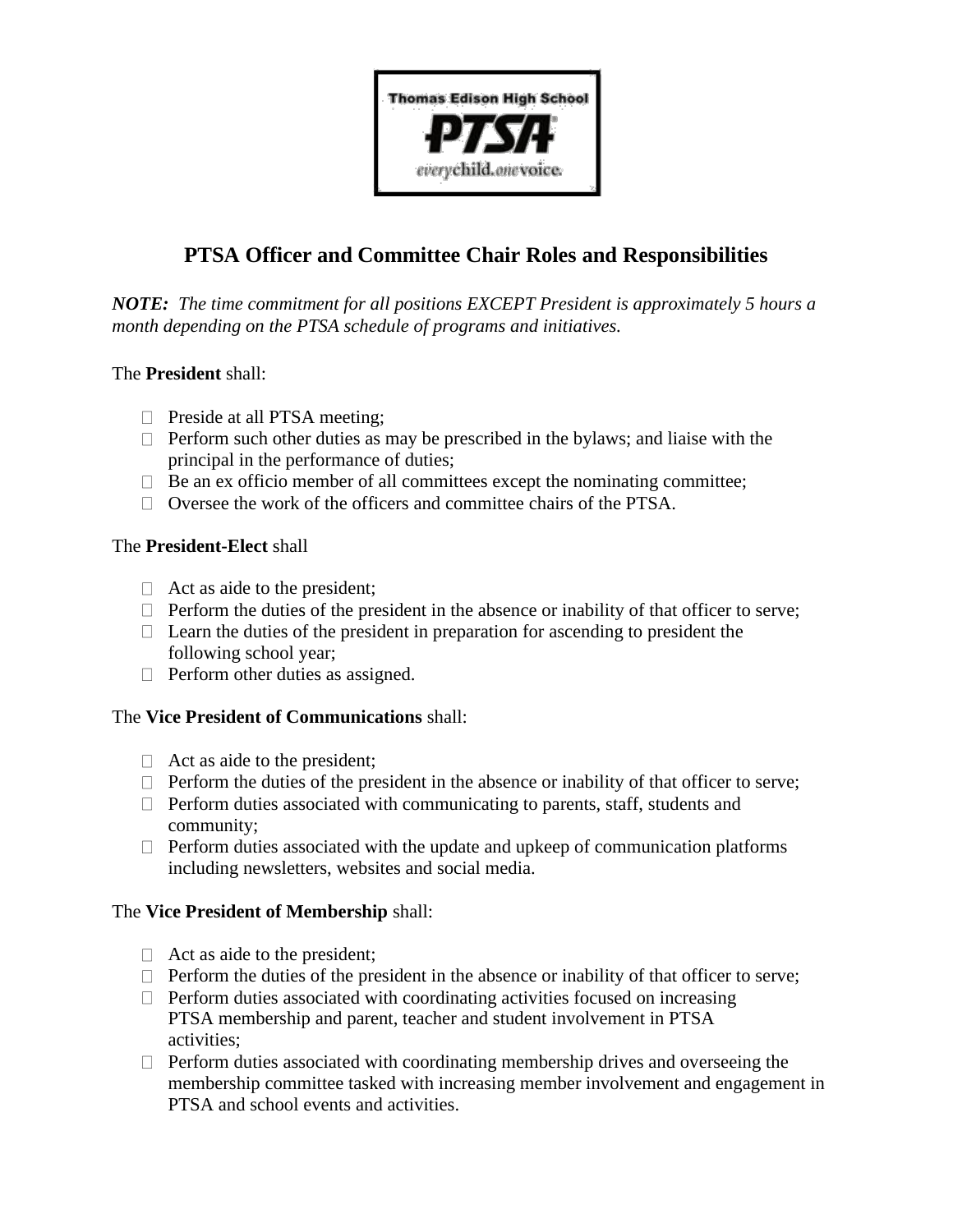#### The **Treasurer** shall:

- $\Box$  Have custody of all the funds of the association;
- $\Box$  Keep a full and accurate account of receipts and expenditures;
- $\Box$  Make disbursements as authorized by the president, executive board, or association in accordance with the budget adopted by the association;
- $\Box$  Have checks or vouchers signed by two authorized persons (the treasurer and one other);
- $\Box$  Present a financial statement at every meeting of the PTSA and at
- $\Box$  Be responsible for the maintenance of such books of account and records as conform to the requirements in the bylaws;
- $\Box$  Have the accounts examined annually or upon change of officers by an auditor or an auditing committee of not fewer than three members, who, satisfied that the treasurer's annual report is correct, shall sign a statement of that fact at the end of the report;

#### The **Secretary** shall:

- $\Box$  Record the minutes of all meetings of the association;
- $\Box$  Have a current copy of the bylaws;
- $\Box$  Maintain an up-to-date membership list;
- $\Box$  Perform other duties as assigned.

# **Standing Committees (Appointed Board Positions)**

#### **Chair, Diversity, Equity and Inclusion Committee**

Promote diversity and equity inclusive of race, gender, cultures and backgrounds; LGBTQ parents and students; students with special abilities and needs; and military families. Work closely with the Chair, Diversity, Equity and Inclusion on special programs and projects like Special Education and Inclusive week and other similar initiatives promoting the practice of diversity, equity and inclusion.

#### **Chair, Food Pantry and Food Insecurity Initiatives**

Food Pantry Committee Chair will work directly with the Thomas A. Edison Student Services Director to help facilitate food drives and donations for the Edison Food Pantry. The chair will be a member of the Edison Food Pantry Working Group with Student Services Reps, Career & Transition Teacher Rep, PACE Program Rep, Special Education Department Chair, Dean of Students and an Assistant Principal.

# **Chair, Fundraising Committee**

Promote fundraising programs and initiatives with goal of raising funds for PTSA programs, events and initiatives including but not limited to scholarship program, teacher grants and appreciation events, Edison Birthday Celebration, senior gifts, food insecurity programs and other programs as approved by the Executive Board and membership.